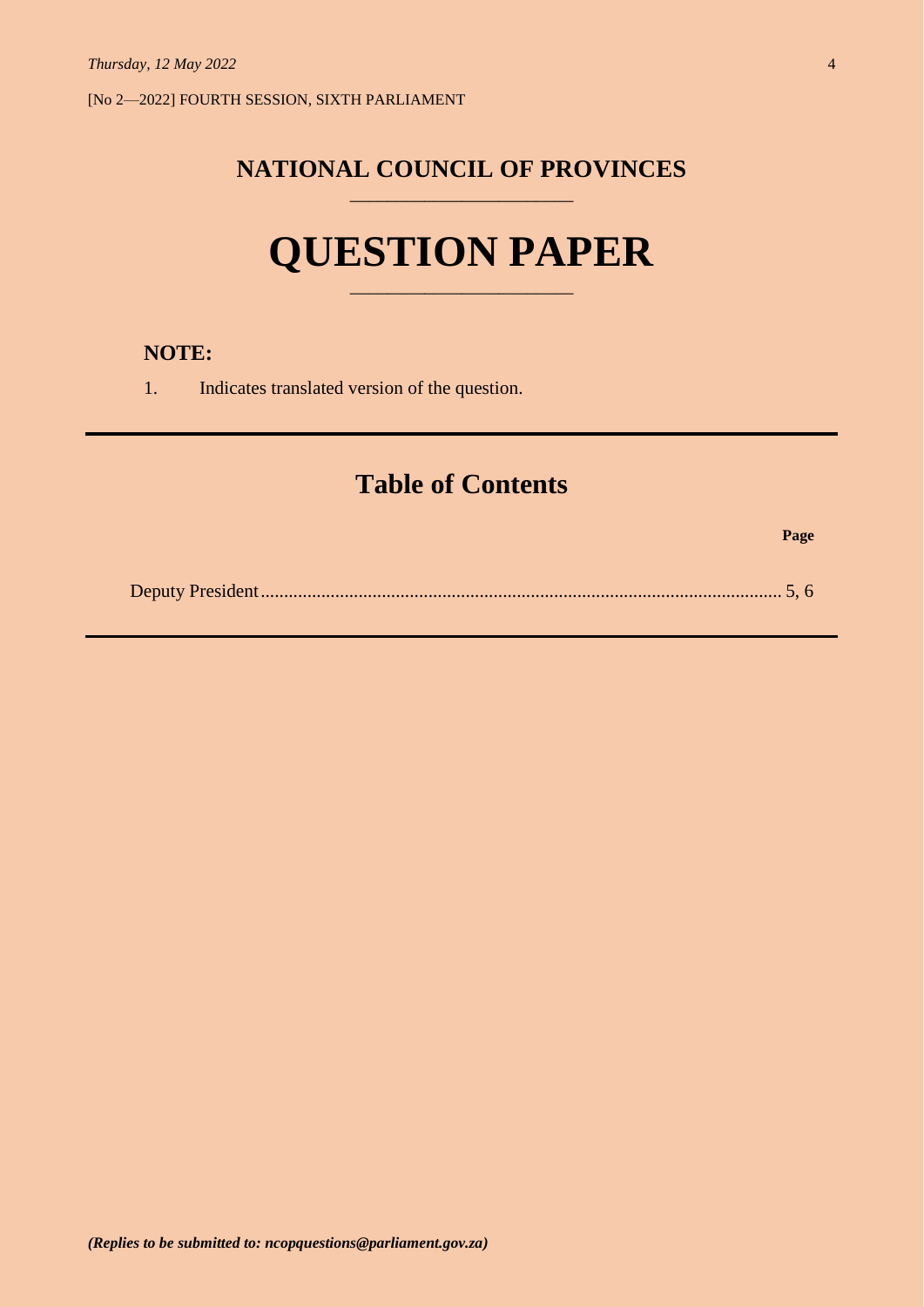# **QUESTIONS FOR ORAL REPLY**

## **THURSDAY, 12 MAY 2022**

### **Deputy President**

*Disruptions of services in flood affected areas in KZN*

#### **7. Ms L C Bebee (KwaZulu-Natal: ANC) to ask the Deputy President:**

- (1) Whether the Government has developed any rapid response intervention plans to trouble-shoot disruptions in the delivery of services in the areas that were affected by the April 2022 floods and heavy rains in KwaZulu-Natal; if not, why not; if so, what are the relevant details;
- (2) whether there has been any costing of such plans and determination of timeframes to ensure that communities which were affected have access to basic services, especially water and sanitation and electricity; if not, why not; if so, what are the relevant details? CO303E

#### *Compliance with court order*

#### **8. Mr G Michalakis (Free State: DA) to ask the Deputy President:**

With reference to his reply to Question 8 on 15 June 2021 and his role to assist the President in the implementation of Rapid Response interventions on Service Delivery and Troubleshooting in service delivery hotspots, when will the (a) Gauteng High Court order of 8 June 2021 regarding the Maluti-a-Phofung Council be complied with and (b) Eskom agreement be implemented? CO300E

#### *Stimulating/supporting rural/township economy*

#### **9. Mr M I Rayi (Eastern Cape: ANC) to ask the Deputy President:**

- (1) Whether, in assisting the President to stimulate and support Rural and Township economy through implementing empowerment models, the Government has considered the negative impact of bureaucratic red tape in stimulating and supporting rural and township economy; if not, why not; if so, what are the major impediments to business investment in this regard;
- (2) whether such include any legislative and regulatory protocols that impede the building of a suitable and viable business environment for small, medium and macro enterprises and co-operatives in the rural areas; if not, why not; if so, what are the relevant details;
- (3) whether there are any national strategies to reduce the red tape for small businesses in rural and township economy; if not, why not; if so, what are the relevant details? CO304E